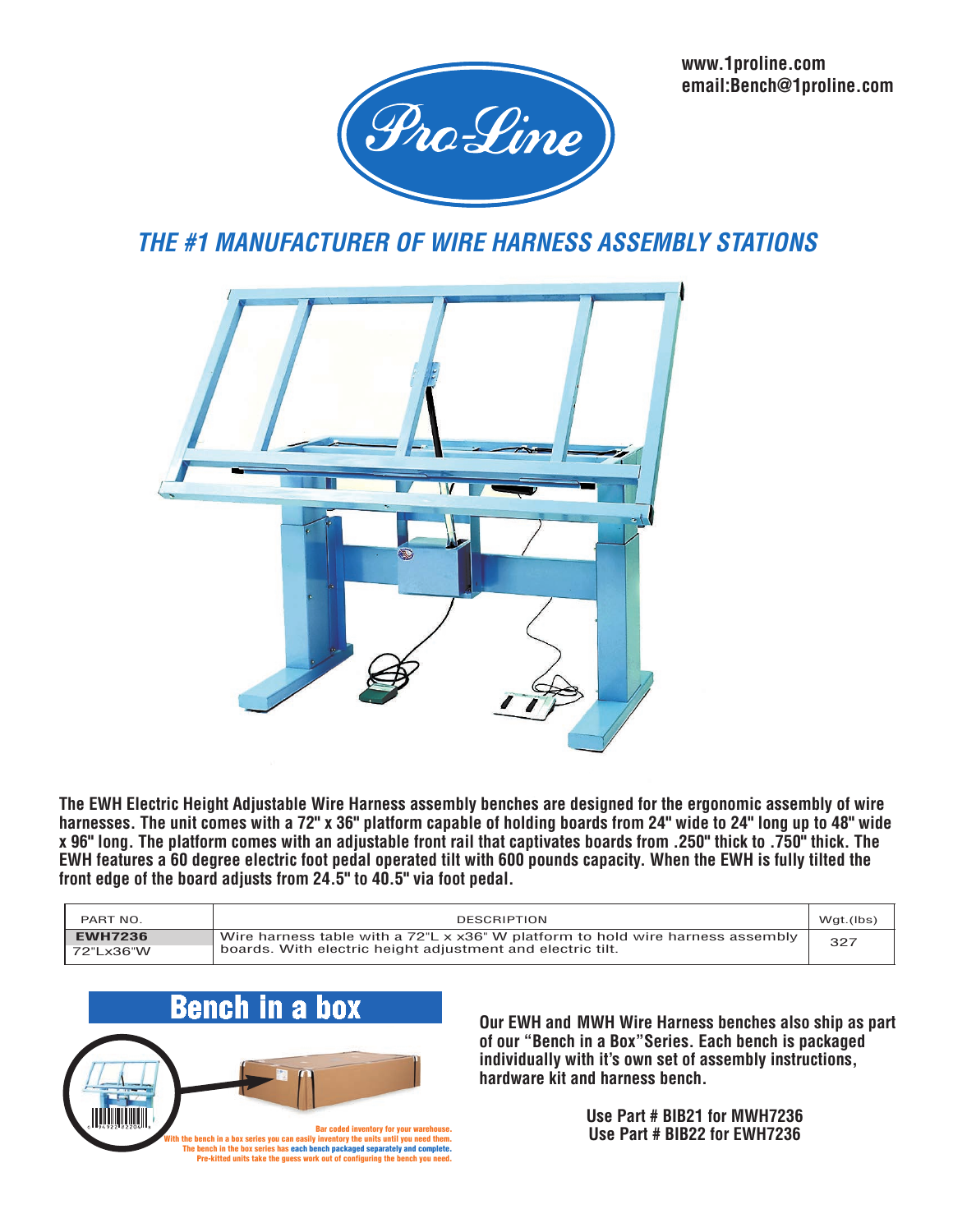**Wire Harness Station 84" long x 42" deep when 3" high front and rear lip are flat. Solid Maple Work surface pivots up to 90 degrees locks in five positions. Work surface adjusts via pull pin from 32" to 44" high in 4" increments when in the flat position. Horizontal leg slides in 7" on either side for storage.**





### *THE #1 MANUFACTURER OF WIRE HARNESS ASSEMBLY STATIONS*

| PART NO.         | <b>DESCRIPTION</b>                                                                                                                                                                          | Wgt.(lbs) |
|------------------|---------------------------------------------------------------------------------------------------------------------------------------------------------------------------------------------|-----------|
| <b>WH8442/SK</b> | Wire harness table with a $84^{\circ}$ L x 42" deep platform to hold wire harness assembly<br>boards. With manual tilt and manual pull pin height adjustment. 3" folding lip front and rear | 286       |
| 84"Lx42"Deep     |                                                                                                                                                                                             |           |



**The FLWH4880 Allows you to adjust the surface height from 28" to 34" via pull-pin adjustment. Adjustable front lip can be bolted to the end of the cantilever support or adjusted inwards in 1" increments to change the pitch of the board. Single sided or double sided**

**Painted steel frames are 80" high x 48" wide. Cantilever arms extend 27"from frame. Open frame chanel accepts Pro-Line modular accessories.**

| PART NO.                             | <b>DESCRIPTION</b>                                                                                                                                                                           | Wgt.(lbs) |
|--------------------------------------|----------------------------------------------------------------------------------------------------------------------------------------------------------------------------------------------|-----------|
| <b>FLWH4880S</b><br>48"Lx80"Hx30.25" | Flexline wire harness bench. 80"high $\times$ 48" wide $\times$ 30.25" deep. Cantilever arms<br>adjust from 28" to 34" on 1" increments. Front lip adjusts in on 1" increments. Single Sided | 110       |
| <b>FLWH4880S</b>                     | Flexline wire harness bench. 80"high $\times$ 48" wide $\times$ 30.25" deep. Cantilever arms                                                                                                 | 145       |
| 48"Lx80"Hx57.75"                     | adjust from 28" to 34" on 1" increments. Front lip adjusts in on 1" increments. Double Sided                                                                                                 |           |

**Pro-Line Ergoline hand crank height adjustable work bench, with built in 90 degree electric tilt. Included with the tilt is our adjustable front lip to captivate the wire harness board.**

**The work surface adjusts up and down via hand crank and the tilt works via foot pedal.** 

**Shown with optional, louvered bin arms, uprights, overhead light with tool balancer, personal fan and steel board to attach drawings with magnets.** 



| PART NO.                             | <b>DESCRIPTION</b>                                                                                                                           | Wgt.(lbs) |
|--------------------------------------|----------------------------------------------------------------------------------------------------------------------------------------------|-----------|
| EL6030/WH48/90<br>60"x30"x30"/42     | Hand crank height adjustable work bench 60"L x 30"D to 42"H. Price includes<br>48"x 30" 90 degree electric tilt section with front lip.      | 195       |
| $ABH-1/E$<br>$17"$ x18" $\times$ 30" | Articulating Bin Arm, painted steel louvered panel 17"H x18"W extends up to<br>30" from upright with extra arm to extend past harness frame. | 35        |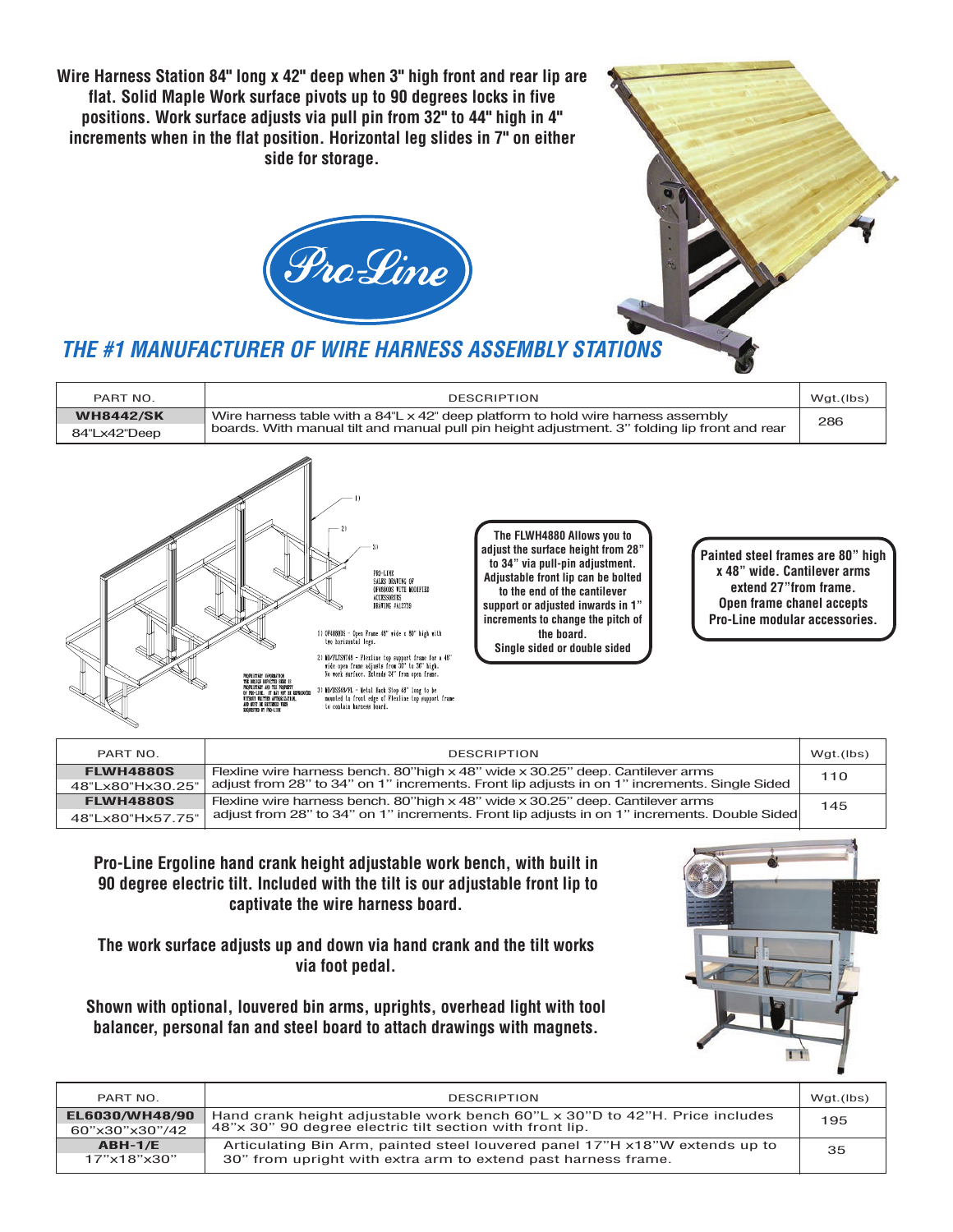



#### **ELECTRIC HEIGHT ADJUSTABLE WIRE HARNESS BENCH 96" LONG X 36" DEEP and 48" deep. WHEN FULLY TILTED FRONT EDGE OF FRAME IS 24.5" FROM FLOOR AND ADJUSTS UP TO 40.5". PRICE INCLUDES FRONT LIP TO CAPTIVATE BOARD. FOOT PEDAL OPERATION HEIGHT ADJUSTABLE.**

#### **The 36" deep model features a dual motor tilt system and the 48" model features dual motor tilt and quad motor lift.**

| PART NO.                     | <b>DESCRIPTION</b>                                                                   | Wgt.(lbs) |
|------------------------------|--------------------------------------------------------------------------------------|-----------|
| <b>EWH9636</b>               | Wire harness table with a 96"L x 36"W platform to hold wire harness assembly boards. | 436       |
| $96"$ Long $\times 36"$      | With electric height adjustment and electric tilt.                                   |           |
| <b>EWH9648</b>               | Wire harness table with a 96"L x 48"W platform to hold wire harness assembly boards. | 489       |
| $96"$ Long $\times$ 48" deep | With electric height adjustment and electric tilt.                                   |           |

# **Up to 40' long wire harness bench**



**Joinable Wire Harness Station 96" long x 48" deep x 29.250" high when in the flat. Unit adjusts via an electric lead screw. Price includes an 80 degree electric tilt. Both height and tilt adjustment to work via foot pedal. Price includes Master control box that allows benches to be bolted together, any of the connected benches can be designated as master and the balance of the connected benches to work in unison with the master.** 

#### **THIS UNIT SHIPS ASSEMBLED ONLY.**

| PART NO.             | <b>DESCRIPTION</b>                                                                      | Wgt.(lbs) |
|----------------------|-----------------------------------------------------------------------------------------|-----------|
| <b>WHJ9648/80/EX</b> | Wire harness table with a $96^{\circ}$ L x 48" W platform to hold wire harness assembly | 286       |
| 84"Lx42"Deep         | boards. Electric height adjustment with 80 degree tilt, can be connected together.      |           |